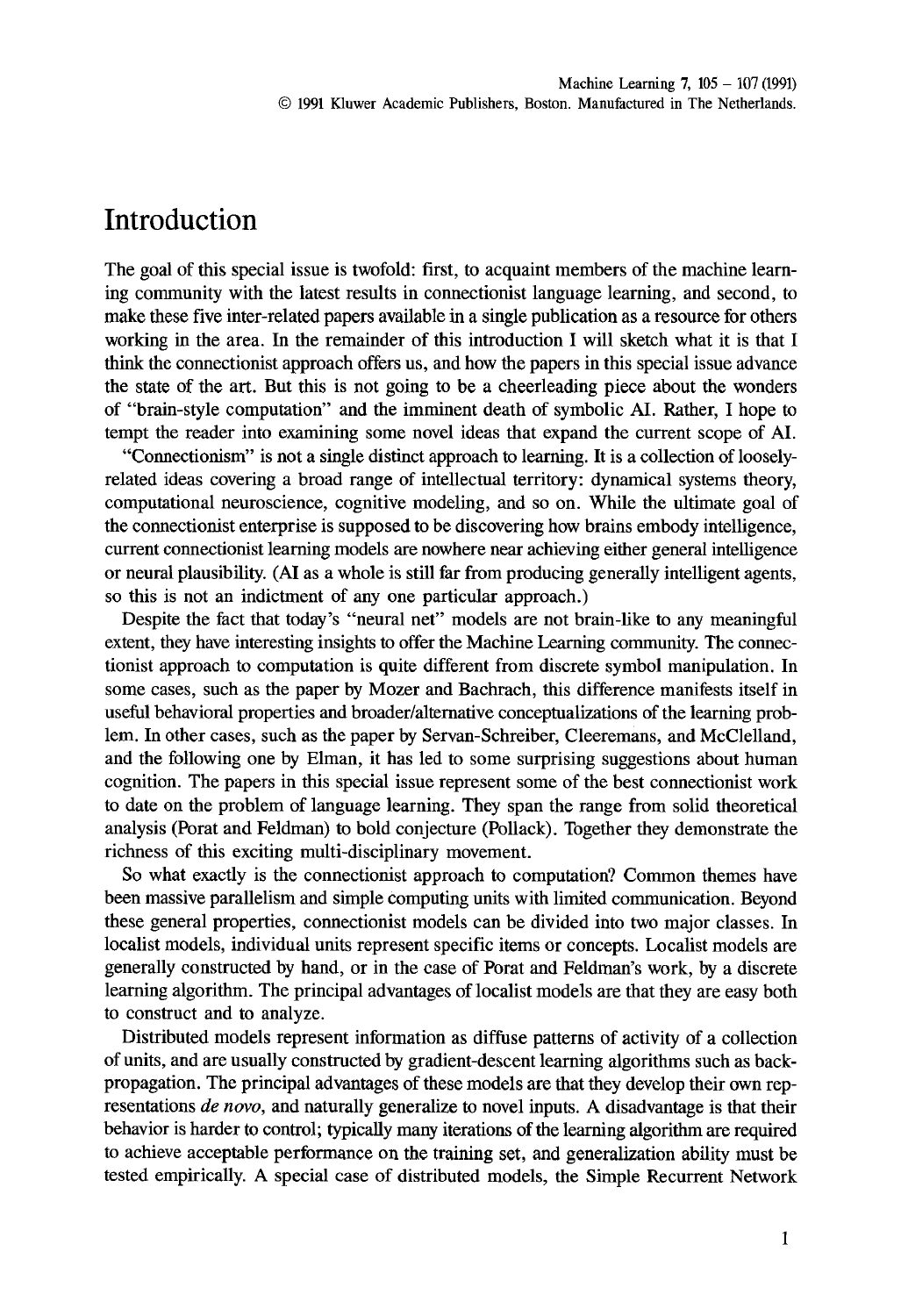(SRN), can process sequences of symbols by inputting them one at a time. Recurrent or "feedback" connections allow the SRN to incrementally construct representations for sequences, or whichever bits of them are relevant, as locations in a high-dimensional vector space.

In the first paper in this special issue, Porat and Feldman consider the tractability of learning a regular language (or equivalently, a finite state automaton) when input examples are lexicographically ordered. Although the construction of a minimum-state deterministic FSA is known to be NP-hard, they show that the problem can be solved in polynomial time, with limited memory (no storage of previously-observed training examples), when lexicographic ordering is assumed. At the conclusion of the paper they describe an implementation of their algorithm by a localist-type connectionist network.

Mozer and Bachrach are also concerned with the efficient induction of finite state automata. They consider the problem of a robot wandering around in a simulated finite-state environment that must learn to predict the effects of its actions. A symbolic learning algorithm by Schapire and Rivest solves this problem using a structure called an *update graph.*  Mozer and Bachrach show that a connectionist implementation of the update graph idea, based on backpropagafion learning, learns small worlds more quickly than the original algorithm. Furthermore, the discrete symbolic update graph structure turns out to be merely a limiting case of a more general, continuous representation created by backprop through gradient-descent learning.

Approximation of discrete, finite-state phenomena by continuous dynamical systems is a topic of much current research. The next three papers in this special issue analyze the internal representations created by various recurrent networks. Servan-Schreiber, Cleeremans, and McClelland train an Elman-style Simple Recurrent Network on strings from a moderately complex regular language. They use hierarchical clustering to analyze the hidden unit activation patterns, revealing a complex state structure that is richer than the minimal-state DFSA describing the same data. Perhaps their most striking result is that, for certain problems involving one FSA embedded in two places inside another, the resulting grammar is not learnable due to the difficulty of keeping the two embeddings separate. However, if the arc transition probabilities are altered from the usual .5/.5 to, say, *.6/.4* for one embedding and *.4/.6* for the other, this statistical marker distinguishes the two sufficiently so that the grammar can be learned. The suggestion Servan-Schreiber, Cleeremans, and McClelland make is that statistical variation may also be an important cue in human language learning. For example, although English permits arbitrary embedded clauses, in normal conversation the distribution of syntactic structures for embedded clauses is different from the distribution of structures for surface clauses. This might be a source of unconscious cues to help language learners master embedding.

Elman's paper provides additional insight into embedding phenomena. He considers the problem of learning context-free rather than regular grammars from examples. Recognizing context-free languages requires some sort of stack. The Simple Recurrent Network can learn to simulate a limited-depth stack in the structure of its hidden unit states. What's particularly interesting is that the automaton constructed by the SRN generalizes to sentences that involve slightly more complex structures than the ones in the training set. One cannot hope to get this sort of generalization from a purely symbolic FSA induction algorithm, since it results from the existence of additional states, not required by the training set, that